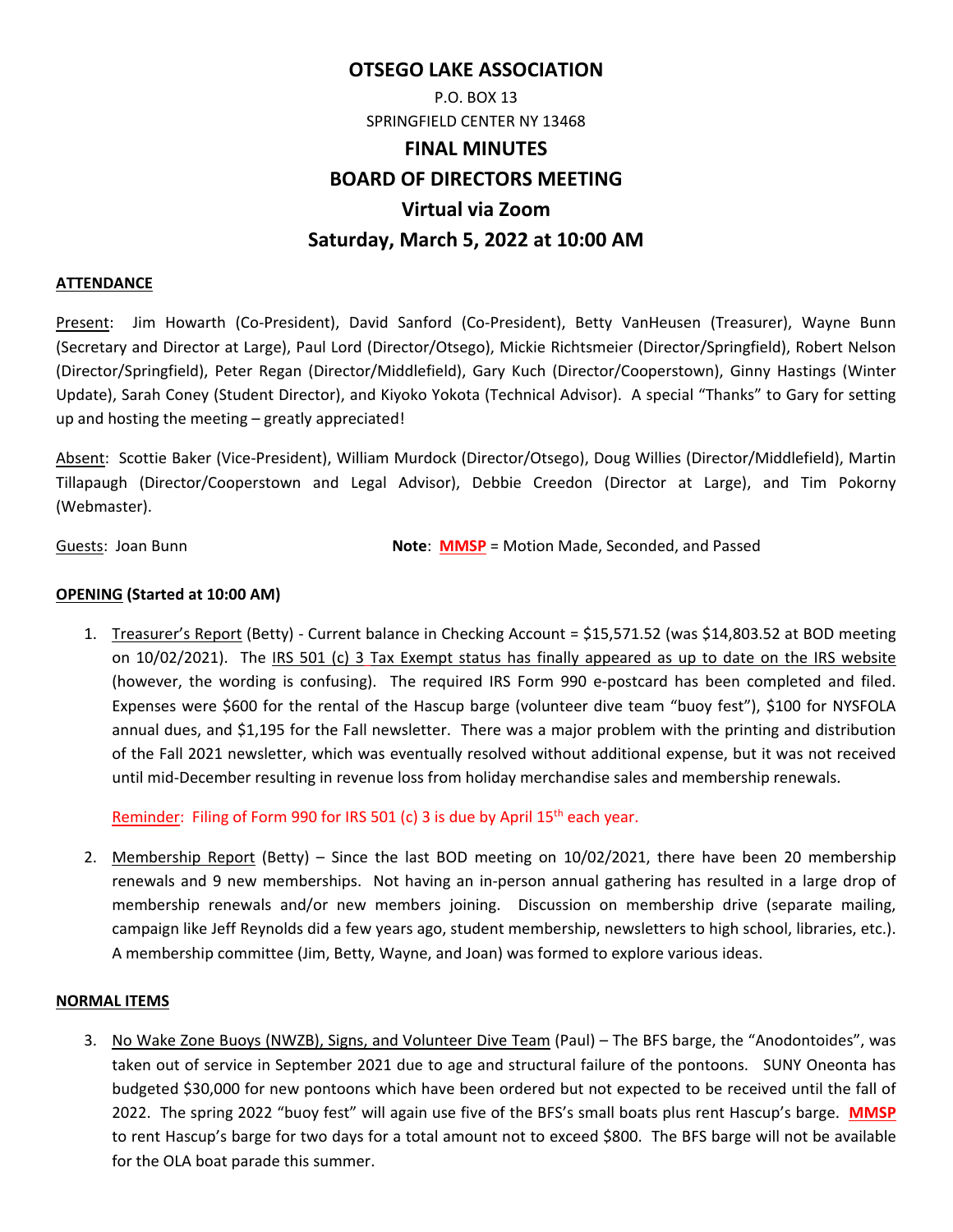- 4. Boat Inspections / Boat Washing Station (Paul) The Catskill Regional Invasive Species Partnership (CRISP) Watershed Steward Program (WSP) was recently awarded a new \$2.2 million contract by NYSDEC and will be administering the CRISP WSP for the next 5 years. SUNY Oneonta has contracted with NYSDEC to provide boat steward and angler inspection training for OLA and others. There is no direct expense to OLA. This program is used to fund the boat stewards used on Otsego Lake. A portable boat washer is planned for this summer. Canadarago Lake needs 4 stewards, but funding is only available for 1.5 positions per the new contract. Canadarago Lake has recently discovered a water chestnut problem at the southerly end of the lake  $-$  very swampy area. Cooperstown is planning to hire 1 steward. The approximate budget for 1 steward is \$20,000 with a starting salary of \$18 per hour with raises.
- 5. New Student Director Sarah has announced that she has accepted a new position as the Aquatic Invasive Species Manager for CRISP and will be resigning as the Student Director of OLA. **MMSP** thanking Sarah for her years of working with OLA, Paul, and the BFS Volunteer Dive Team to benefit Otsego Lake. She will be missed. Paul has recommended that Brian Hefferon, a SUNY Oneonta graduate student in biology, be named as the new OLA Student Director. **MMSP** that Brian Hefferon is appointed as the new OLA Student Director effective immediately.
- 6. Merchandise (Scottie) All items in stock and OK at this point. No new orders needed due to the problem with the late arrival of the Fall 2021 newsletter. Again, not having an in‐person annual gathering has caused a large drop in sales.
- 7. Newsletter (Scottie) ‐ Susan O'Handley will again coordinate, print, and mail the Spring 2022 newsletter ‐ format will be basically the same as Fall 2021 newsletter with actual mailing planned for about June 1st. All draft articles and photos should be submitted to Scottie and Susan by May  $15<sup>th</sup>$ . Theme for the newsletter will be "We Love Our Lake". Potential articles include: Co‐Presidents' message (Jim & David), history of Cooperstown Lakefront buffer strip (Mickie), merchandise for sale (Scottie), annual membership gathering (Mickie & Gary), boat parade (Wayne), CLMB update (Kiyoko), history of Lake Citizen Award, funny stories about the lake (Board members), what we could do if we had more money (Board members), photographs, application for membership, and fun facts (fillers) about the lake. Goal is to expand the mailing list to include other groups. The Spring 2022 newsletter will be sent via e-mail and hard copy. A draft copy of the newsletter will be sent to all BOD members for review and comments.
- 8. Website (Tim) Website is being updated to be a secure website.
- 9. Facebook (Debbie) Facebook is up to date; need to post request for more paid members.
- 10. Coordination with Other Organizations This is an on-going process with OCCA, Otsego 2000, and Otsego Land Trust as needed.
- 11. Boat Parade (Wayne) ‐ OLA's Annual "We Love Our Lake" Decorated Boat Parade will be held again this summer. Wayne will e-mail the boat parade committee in the near future to determine date, time, location, etc. A lead boat will be needed since the BFS barge is out of service. We hope to award prizes and hand out candy again this year.
- 12. Annual Membership Gathering 2022 (Mickie & Gary) ‐ The Annual Membership Gathering (formerly called Annual Membership Meeting) will be held on Saturday, August 13, 2022 at 9:00 AM with coffee and donuts at 8:30 AM. Planning committee will consist of Mickie, Gary, Doug, Scottie, and Bill. We are hoping for an inperson gathering with the Otsego Sailing Club as the first-choice venue, the Five Mile Point Condominium Pavilion as the second‐choice venue, and the Fairy Spring Pavilion as the third‐choice venue. The Cooperstown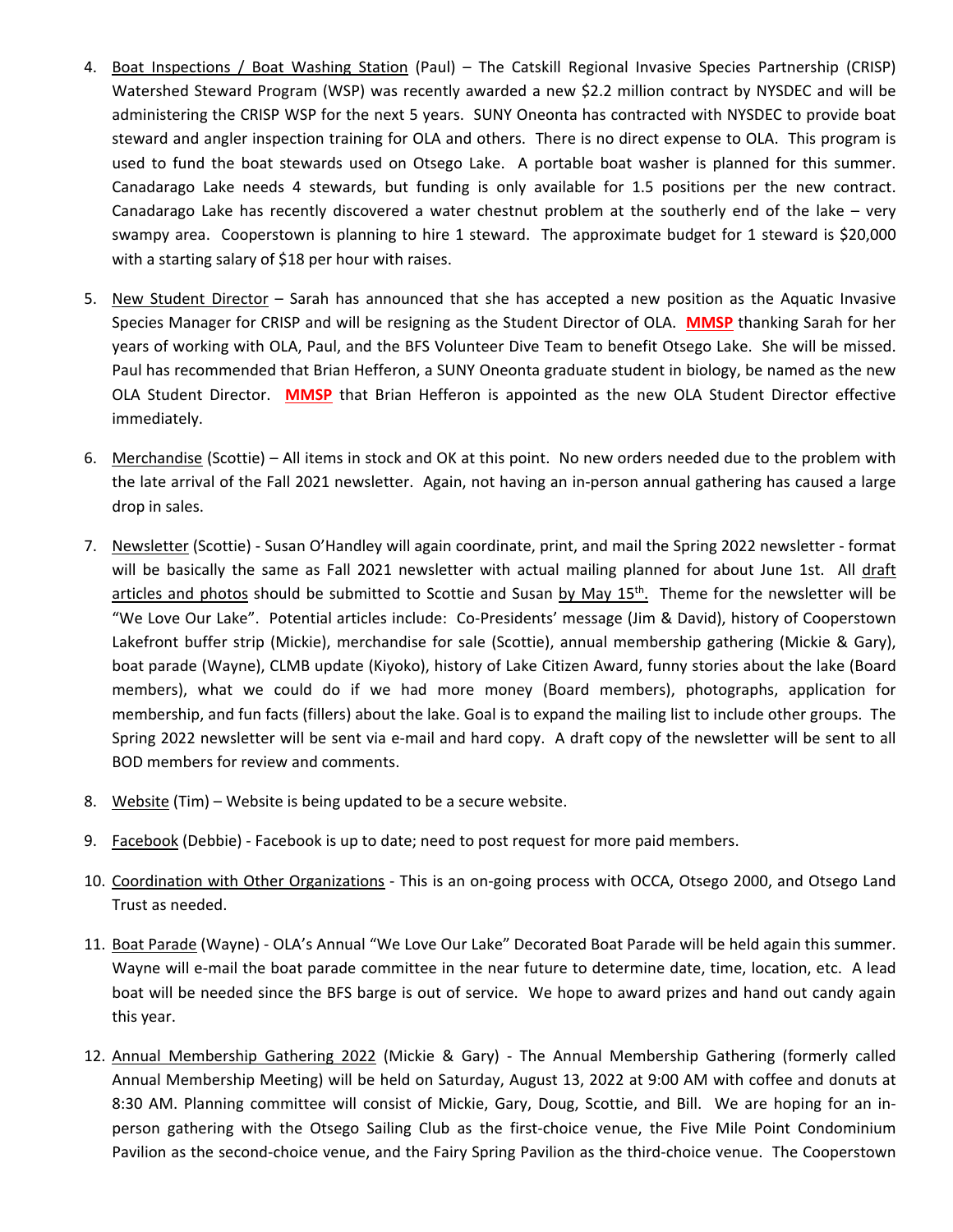Country Club is not an option at this point. Main topic will be "History/Change of Otsego Lake" by Holly Waterfield of the BFS Main Lab plus the Lake Citizen Award and scientific updates by Paul, Kiyoko, and students of SUNY Oneonta. [Note: During March of 2022, the Otsego Sailing Club granted permission for OLA to use their new pavilion for our Annual Membership Gathering.]

- 13. NYSFOLA The 2022 annual conference will be an in-person event in the Village of Lake George on April 29<sup>th</sup> and 30<sup>th</sup>. Wayne has submitted the OLA Fall 2021 newsletter to NYSFOLA for entry in their 2022 annual newsletter contest – both in the hard copy category and in the digital category. Registration is now open for the 2022 annual conference. **MMSP** for OLA to reimburse Board members for vehicle mileage expenses if they attend the annual conference (use of IRS mileage rate of \$0.14 per mile for charitable organizations for 2022 is easiest way to determine such reimbursement). This reimbursement is in addition to the OLA reimbursement for registration fees (but not hotel expenses) for Board members who attend the annual conference.
- 14. E-Mail Motions by OLA Board The Board still needs to draft a change to the OLA By-Laws to allow passing motions via e‐mails. Paul and Mickie have presented preliminary thoughts and will coordinate the change at a future Board meeting.
- 15. Scientific Updates (Kiyoko) Zebra mussel traps (2 types) have been placed at several locations on the lake with SUNY Oneonta students collecting the mussels. The current taped narrative about Otsego Lake onboard the Glimmerglass Queen tour boat is pre‐Zebra Mussels and needs to be updated. Paul and Kiyoko will meet with Paula (owner/operator) to discuss and update the narrative.
- 16. Goodyear Swamp Rehabilitation (Paul) This project is "moving forward" (has been funded by NYS) but Otsego County needs to sign off on the Memorandum of Understanding since other local projects are also involved. An item about this should be included in the Spring 2022 newsletter.
- 17. Winter Update (Ginny) Ginny is working on the 2022 edition of the Otsego Lake Winter Update. A draft of the Update will be e-mailed to Board members for review and comment before being e-mailed to the OLA membership. Ginny also plans to purchase and donate various "lake books" to area libraries with assistance from Betty.
- 18. Lakefront Buffer Strip (Mickie) More help (church groups, Village, OLA, etc.) is needed to help maintain the fast-growing buffer strip. A landscape architect has been hired to develop a plan and scope of work. The Lake and Valley Garden Club has requested funding from the National Garden Club. BOCES has been a big help with usually about 26 students involved (need 1 adult supervision for each 2 students). Money will be needed later on to pay for lunch and beverages. A future weekday date will be scheduled for the annual maintenance. Only a 1/2 truck load of riprap is now needed every 2 years compared with 17 truck loads of gravel in the past. The Springfield Buffer Strip also needs maintenance work.
- 19. Lake Clean Up Day (Board) A large barge or boat is needed to haul away the material (some concern if Hascup's barge is large enough to handle all the material). Potential date would be after the Annual Membership Gathering to allow time to advertise the event.
- 20. Stagliano's "Camp" Construction (Betty) Betty would like to draft a friendly letter to the Town of Otsego Supervisor with a copy to the Town Zoning Board of Appeals, Town Planning Board, and Town Zoning Enforcement Officer indicating OLA's support for enforcement of the Town's Land Use Laws as it relates to Otsego Lake. Betty will draft a letter and e‐mail it to Board members for review and comment before it is e‐ mailed to the Town Officials.